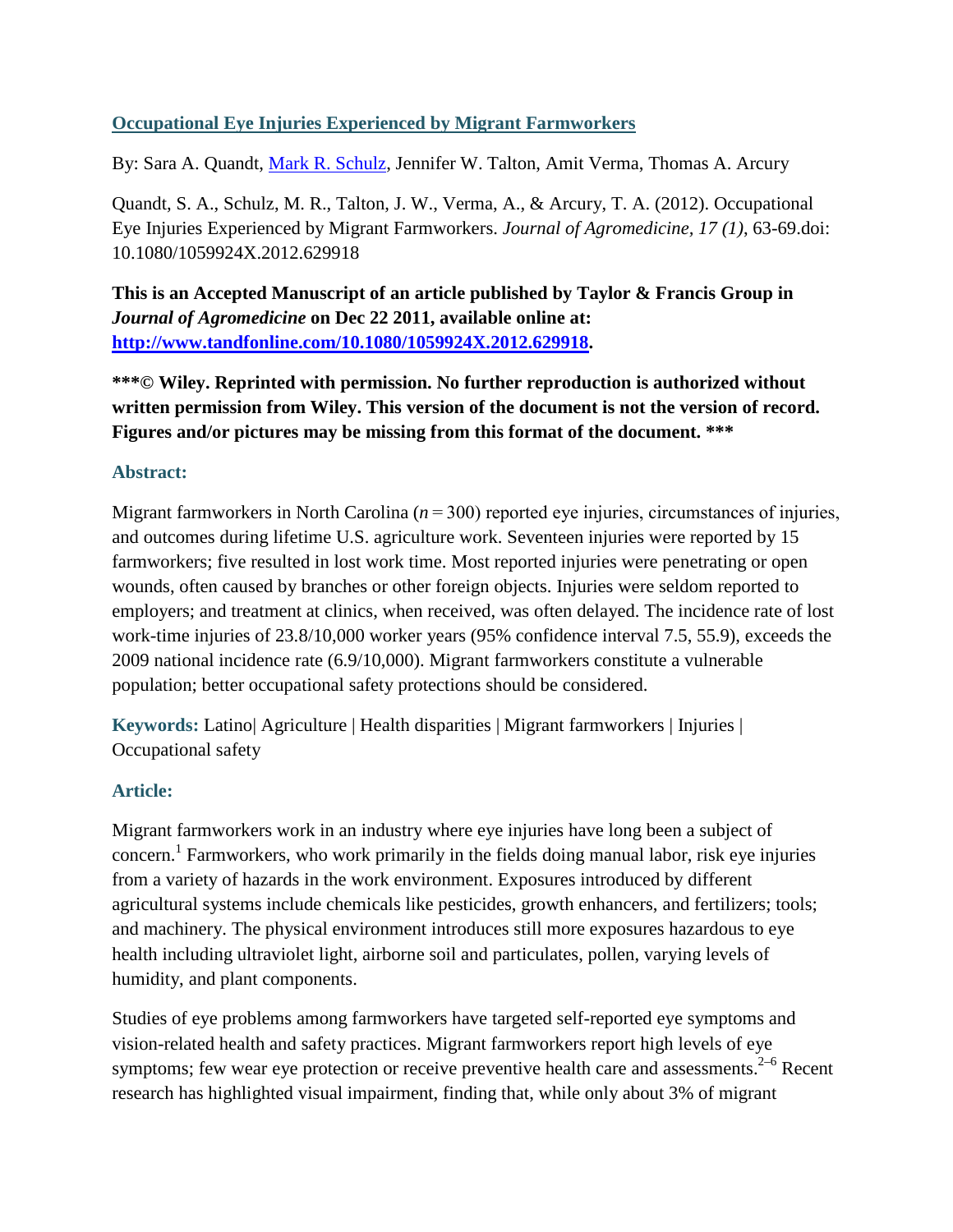farmworkers have impaired visual acuity for distance in either eye, rates for impaired near visual acuity are about three times as high.<sup>7</sup>

Limited data exist for eye injuries among migrant farmworkers. Such workers are included among others in the agricultural crop production industry, $\delta$  which had an annual rate of 6.9 eye injuries with lost work time per 10,000 workers. Because farmworkers do primarily manual labor, work in the fields, and report not using proper eye protection, their rates may differ from those of the industry as a whole.

In addition to differences in injury rates, migrant farmworkers may have different injury reporting practices from others in the industry group. Migrant workers as a whole appear to underreport injuries, due to a combination of factors. Most experience economic pressure to work to support families in the United States or in their country of origin.<sup>9</sup> Most lack knowledge of the workers' compensation system, or work in jobs where workers' compensation is not available. In half of the states, farmworkers do not have the same workers' compensation coverage as others; in many, particularly in the eastern United States, coverage for farmworkers is optional.<sup>10</sup> In North Carolina, for example, employers with less than 10 full-time, non-seasonal farm laborers do not have to provide workers' compensation.<sup>11</sup> For farmworkers in particular, health care access is often limited because of the limited number and capacity of migrant clinics.<sup>12</sup> Such constraints on reporting may lead to under-estimation of farmworker eye injuries by relying only on Bureau of Labor Statistics (BLS) data.

In this article the authors report on analyses designed to explore the rates of eye injuries among migrant farmworkers. Using data on self-reported eye injuries from a sample of migrant farmworkers in eastern North Carolina, the authors (1) estimate the rate of injuries among migrant farmworkers, (2) detail the circumstances of such injuries and subsequent health care, and (3) evaluate whether these data indicate a need for a more rigorous investigation of eye injuries in this population.

### **METHODS**

Data come from a cross-sectional study of eye health and safety among migrant farmworkers conducted in eastern North Carolina from June through August, 2009. Workers were selected and recruited using a sampling strategy described previously.<sup>13</sup> Briefly, farmworkers' residential sites ("camps") were chosen in three eastern North Carolina counties: Harnett, Johnston, and Sampson. Camp selection used a strategy developed because camps are widely distributed and not occupied every year.<sup>14,15</sup> With the collaboration of the North Carolina Farmworkers Project, which serves all camps in the region and maintains a camp list, a random list of camps was created. Camps were visited in order. In occupied camps, study personnel explained the study and asked to do a preliminary census. Farmworkers in each camp were recruited from the census list, with up to six recruited per camp. To be eligible, a worker had to be currently engaged in farm work and at least 18 years of age. At recruitment, the study was explained to the workers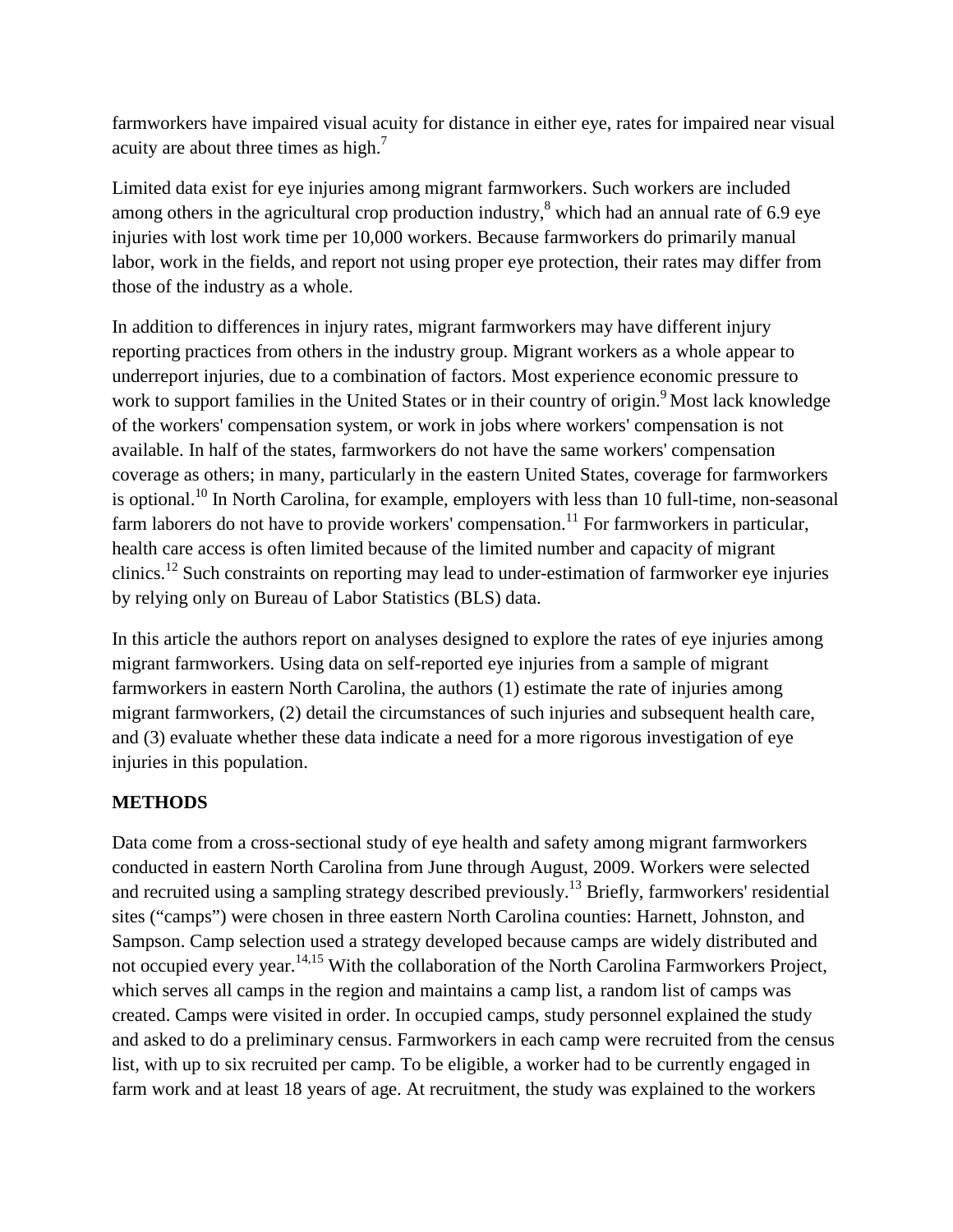and informed consent obtained. Workers received \$10 and protective glasses for completing the interview.

Data relevant for this article were collected using an interviewer-administered questionnaire. This questionnaire included questions on a variety of health topics and took about 30 minutes to complete. Interviewers participated in a one-day training, which included a review of camp and participation selection, recruitment procedures, and interview data collection procedures. The questionnaire was developed in English and translated into Spanish by a native Spanish speaker familiar with Mexican Spanish and farmworker vocabulary. Five farmworkers were recruited to pretest the questionnaire. Modifications to the questionnaire were made based on their feedback.

The interview included the question: "Have you EVER had an eye injury while working in agriculture in the United States?" Those responding positively were asked the type and cause of injury, the task being performed during injury, whether and to whom the injury was reported, the site and timing of medical care received, and amount of work time lost. Additional questions obtained self-reported personal data, including age, education, and number of years worked in agriculture in the United States. All workers chose to be interviewed in Spanish.

To calculate the rate of eye injuries for the sample, the number of eye injuries reported that resulted in one or more days of lost work time was divided by the number of worker years at risk of injury. The variable worker years at risk was calculated by summing the self-reported years working in U.S. agriculture for all 300 workers. Confidence interval for the rate was calculated<sup>16</sup> assuming a simple random sample.

All participants gave signed, informed consent. All consent and data collection procedures were approved by the Wake Forest Health Sciences Institutional Review Board.

# **RESULTS**

Farmworkers at 62 camps were asked to participate in the study. At eight camps, workers declined to participate; and growers refused to allow study personnel to recruit at two camps. At the 52 camps included in the sample, 157 individuals refused to participate, for a participation rate of 66% (300/457). The overall sample size included 300 farmworkers recruited from 52 campsites.

The overall sample was 95% male (Table 1). I Age ranged from 1865 years, with a median of 34 years. Formal education ranged from none to 16 years; the median was 6 years. A fifth reported speaking an indigenous language. Almost two-thirds of the total sample was composed of workers on H-2A visas. The workers had worked from 140 seasons in U.S. agriculture. The median reported was 6 seasons. Almost three-quarters had never had an eye examination. Based on reported years worked in agriculture for all 300 individual workers, the sample had a total of 2,104 years worked in U.S. agriculture.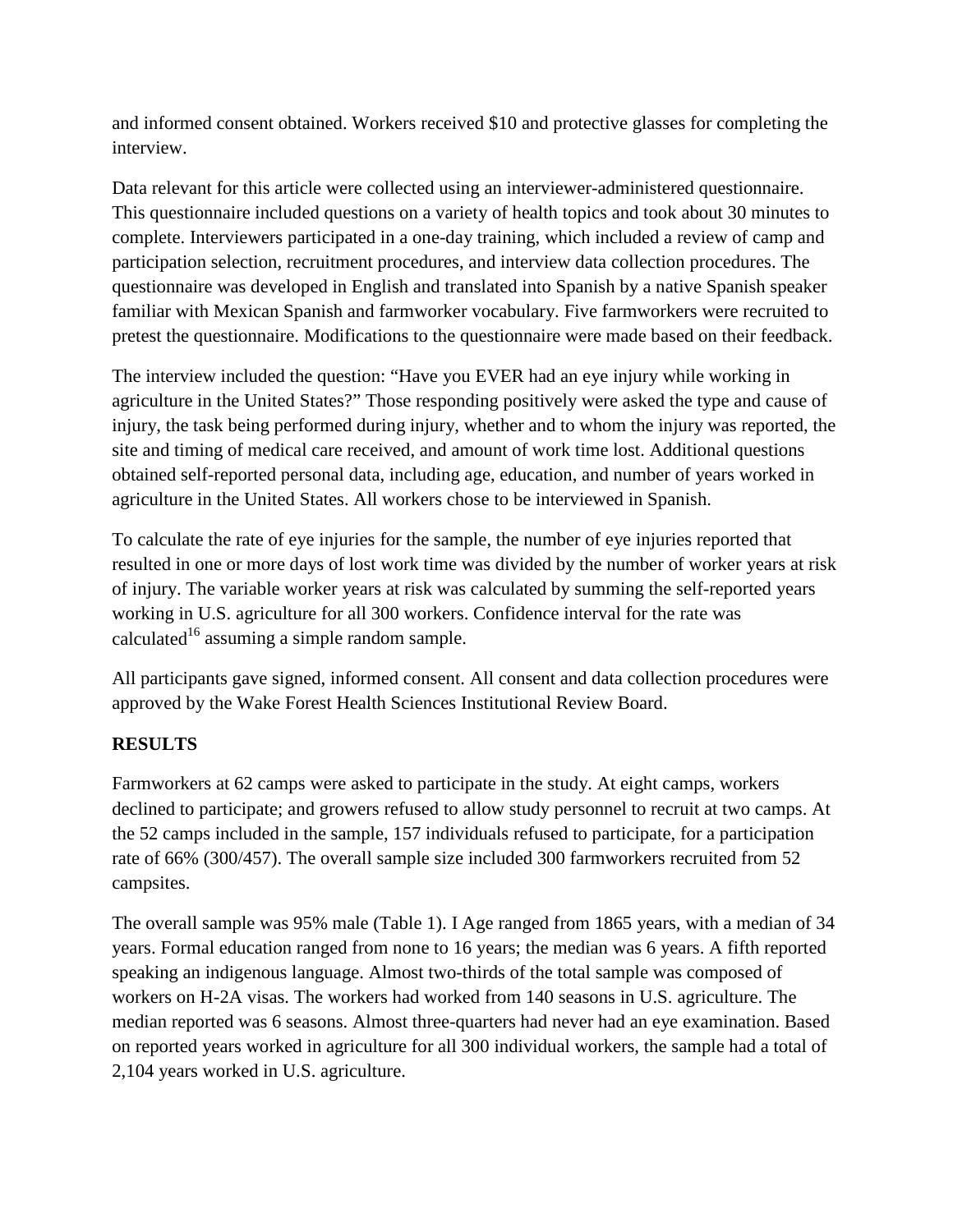**Total sample Workers with eye injuries**  $N = 300$   $N = 15$ *N* **%** *N* **% Gender** Male 285 95.0 15 100.0 Female 15 5.0 0 0.0 Age 18–29 years 94 31.3 4 26.7 30–39 years 110 36.7 7 46.7 40+ years 96 32.0 4 26.7 Educational Attainment 0–6 years 161 53.7 9 60.0 7–9 years 115 38.3 4 26.7 10+ years 24 8.0 2 13.3 Language Spoken *<sup>a</sup>* English 35 11.7 4 26.7 Spanish 299 99.7 15 100.0 Indigenous Language 60 20.0 3 20.0 H2A visa Yes 194 64.7 8 53.3 No  $\begin{array}{|c|c|c|c|c|c|c|c|c|} \hline \text{No} & & 35.3 & 7 & 46.7 \\ \hline \end{array}$ Seasons in US agriculture

**TABLE 1. Demographic Characteristics of Total Sample and Workers Reporting Eye Injuries, North Carolina**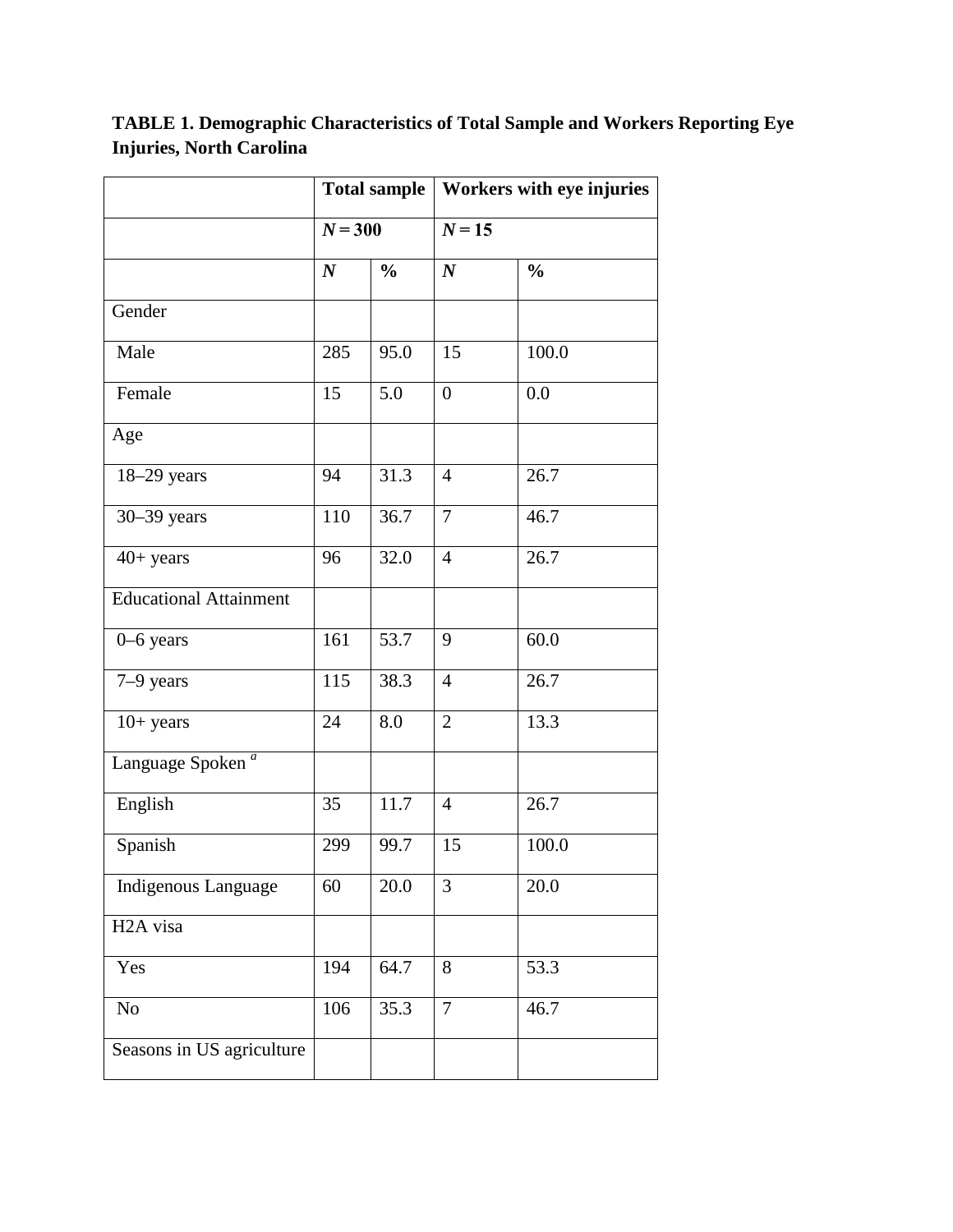| $\langle$ 1 year to 4 years | 126 | 42.0 | 6              | 40.0 |
|-----------------------------|-----|------|----------------|------|
| 5–9 years                   | 97  | 32.3 | $\overline{2}$ | 13.3 |
| $10+$ years                 | 77  | 25.7 | 7              | 46.7 |
| Last time eyes checked      |     |      |                |      |
| <b>Never</b>                | 219 | 73.0 | 8              | 53.3 |
| 5 or more years ago         | 24  | 8.0  | $\overline{2}$ | 13.3 |
| $1-4$ years ago             | 27  | 9.0  | $\overline{2}$ | 13.3 |
| Less than a year ago        | 30  | 10.0 | 3              | 20.0 |

*Note.* <sup>*a*</sup> Totals more than 300 because some farmworkers speak more than one language.

By comparison, the subsample of 15 who reported any eye injury during U.S. farm work was somewhat older, had a smaller proportion on H-2A visas, and, as would be expected, had more workers reporting having ever had an eye examination.

Seventeen work-related eye injuries were reported by 15 workers (Table 2). None of the workers were in the same camp. The most common injuries were penetrating or open wounds to the eyeball ( $n = 13$ ), followed by chemical gas or fumes ( $n = 3$ ) or a foreign body in the eye ( $n = 1$ ). Branches (9), pesticides (3), machinery (2), and stone (1) were reported as causes. The injuries occurred during all phases of agricultural production, from planting to post-harvest packing. Seven of seventeen injuries were reported to employers. The other 10 injuries were not reported. There was a trend toward more injuries being reported if the worker was on an H-2A visa than if he was not (5 of 7 injuries vs. 3 of 10). For five injuries, the worker obtained care at a clinic. Care at home was reported for four injuries, and no care at all for eight injuries. For those injuries that were treated at a clinic, care received varied from less than 1 hour to more than 1 week after the injury.

**TABLE 2. Eye Injuries Experienced While Working in Agriculture in the United States, as Reported by Migrant Farmworkers, North Carolina**

| Worke<br>r | Age<br>$\overline{\phantom{a}}$<br>yrs | <b>Educatio</b><br>n, yrs | <b>Years</b> in<br>US<br>agricultur | Н-<br>2Avis<br>a | Work<br>days<br>misse | <b>Injury</b><br>type $\&$<br>cause | Task<br>when<br>injured | Injury<br>reported<br>to | <b>Injury care</b><br>received |                            |
|------------|----------------------------------------|---------------------------|-------------------------------------|------------------|-----------------------|-------------------------------------|-------------------------|--------------------------|--------------------------------|----------------------------|
|            |                                        |                           | e                                   |                  | d                     |                                     |                         |                          | <b>Site</b>                    | <b>Time</b><br>elapse<br>d |
|            | 25                                     | 6                         |                                     | N <sub>o</sub>   | >14                   | Penetratin<br>g wound,              | Harvestin<br>g          | <b>Not</b><br>reported   | Hom<br>e                       |                            |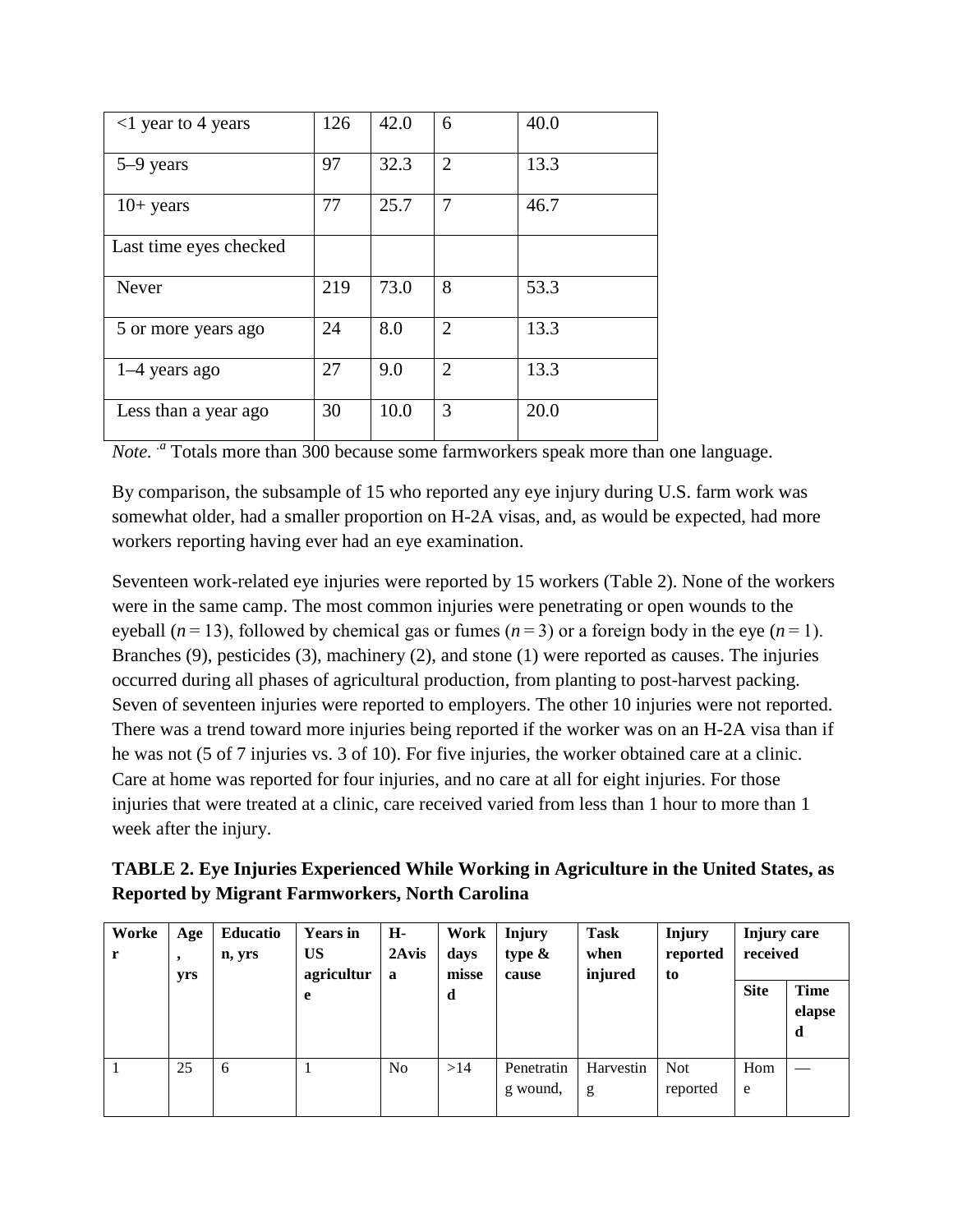|                |                 |                |                |                 |                  | branches                                    |                                                                                                                                                                                                                                                                                                                                                                                                                                             |                                               |                       |                  |
|----------------|-----------------|----------------|----------------|-----------------|------------------|---------------------------------------------|---------------------------------------------------------------------------------------------------------------------------------------------------------------------------------------------------------------------------------------------------------------------------------------------------------------------------------------------------------------------------------------------------------------------------------------------|-----------------------------------------------|-----------------------|------------------|
| $\overline{2}$ | 44              | $\mathfrak{Z}$ | 19             | No              | $3 - 7$          | Penetratin<br>g wound,<br>branches          | Topping<br>tobacco                                                                                                                                                                                                                                                                                                                                                                                                                          | <b>Not</b><br>reported                        | Hom<br>$\mathbf e$    |                  |
| 3              | 18              | 6              | $\overline{4}$ | N <sub>o</sub>  | $3 - 7$          | Pesticide<br>in eye                         | Harvestin<br>$\mathbf{g}% _{T}=\mathbf{g}_{T}=\mathbf{g}_{T}=\mathbf{g}_{T}=\mathbf{g}_{T}=\mathbf{g}_{T}=\mathbf{g}_{T}=\mathbf{g}_{T}=\mathbf{g}_{T}=\mathbf{g}_{T}=\mathbf{g}_{T}=\mathbf{g}_{T}=\mathbf{g}_{T}=\mathbf{g}_{T}=\mathbf{g}_{T}=\mathbf{g}_{T}=\mathbf{g}_{T}=\mathbf{g}_{T}=\mathbf{g}_{T}=\mathbf{g}_{T}=\mathbf{g}_{T}=\mathbf{g}_{T}=\mathbf{g}_{T}=\mathbf{g}_{T}=\mathbf{g}_{T}=\mathbf{g}_{T}=\mathbf{g}_{T}=\math$ | Contract<br>or or<br>superviso<br>$\bf r$     | Clini<br>$\mathbf{C}$ | $4 - 7$<br>days  |
| $\overline{4}$ | 53              | 6              | 11             | Yes             | $\overline{2}$   | Penetratin<br>g wound,<br>stone             | Planting                                                                                                                                                                                                                                                                                                                                                                                                                                    | Grower                                        | Clini<br>$\mathbf c$  | >7<br>days       |
| 5              | 53              | 6              | 11             | Yes             | $\mathbf{1}$     | Penetratin<br>g wound,<br>tractor           | Loading,<br>packing                                                                                                                                                                                                                                                                                                                                                                                                                         | Grower                                        | Clini<br>$\mathbf{C}$ | >7<br>days       |
| 6              | 35              | 9              | 6              | Yes             | $\boldsymbol{0}$ | Penetratin<br>g wound,<br>tractor           | Loading,<br>packing                                                                                                                                                                                                                                                                                                                                                                                                                         | Contract<br>or or<br>superviso<br>$\bf r$     | Clini<br>$\mathbf c$  | $\leq$ 1 day     |
| $\tau$         | 22              | $\overline{9}$ | 5              | $\overline{No}$ | $\boldsymbol{0}$ | Open<br>wound,<br>branches                  | Harvestin<br>$\mathbf{g}% _{T}=\mathbf{g}_{T}=\mathbf{g}_{T}=\mathbf{g}_{T}=\mathbf{g}_{T}=\mathbf{g}_{T}=\mathbf{g}_{T}=\mathbf{g}_{T}=\mathbf{g}_{T}=\mathbf{g}_{T}=\mathbf{g}_{T}=\mathbf{g}_{T}=\mathbf{g}_{T}=\mathbf{g}_{T}=\mathbf{g}_{T}=\mathbf{g}_{T}=\mathbf{g}_{T}=\mathbf{g}_{T}=\mathbf{g}_{T}=\mathbf{g}_{T}=\mathbf{g}_{T}=\mathbf{g}_{T}=\mathbf{g}_{T}=\mathbf{g}_{T}=\mathbf{g}_{T}=\mathbf{g}_{T}=\mathbf{g}_{T}=\math$ | Contract<br>or or<br>superviso<br>$\mathbf r$ | Hom<br>$\mathbf e$    | $2 - 3$<br>days  |
| $\,8\,$        | 33              | 12             | $\overline{3}$ | Yes             | $\boldsymbol{0}$ | Penetratin<br>g wound,<br>branches          | Harvestin<br>g                                                                                                                                                                                                                                                                                                                                                                                                                              | Not<br>reported                               | None                  |                  |
| 9              | 36              | 6              | 13             | N <sub>o</sub>  | $\boldsymbol{0}$ | Penetratin<br>g wound,<br>$\verb branches $ | Planting                                                                                                                                                                                                                                                                                                                                                                                                                                    | <b>Not</b><br>reported                        | None                  |                  |
| 10             | $\overline{55}$ | $\overline{9}$ | 10             | Yes             | $\overline{0}$   | Penetratin<br>g wound,<br>branches          | Loading,<br>packing                                                                                                                                                                                                                                                                                                                                                                                                                         | Contract<br>or or<br>superviso<br>$\bf r$     | Clini<br>$\mathbf c$  | $\leq$ 1<br>hour |
| 11             | 19              | 5              | $\mathbf{1}$   | Yes             | $\boldsymbol{0}$ | Pesticide<br>gas in eye                     | Installing<br>plastic<br>for<br>fumigatio<br>n                                                                                                                                                                                                                                                                                                                                                                                              | Not<br>reported                               | None                  |                  |
| 12             | 30              | $\overline{9}$ | 10             | Yes             | $\boldsymbol{0}$ | Penetratin<br>g wound,                      | Harvestin<br>$\mathbf{g}% _{T}=\mathbf{g}_{T}=\mathbf{g}_{T}=\mathbf{g}_{T}=\mathbf{g}_{T}=\mathbf{g}_{T}=\mathbf{g}_{T}=\mathbf{g}_{T}=\mathbf{g}_{T}=\mathbf{g}_{T}=\mathbf{g}_{T}=\mathbf{g}_{T}=\mathbf{g}_{T}=\mathbf{g}_{T}=\mathbf{g}_{T}=\mathbf{g}_{T}=\mathbf{g}_{T}=\mathbf{g}_{T}=\mathbf{g}_{T}=\mathbf{g}_{T}=\mathbf{g}_{T}=\mathbf{g}_{T}=\mathbf{g}_{T}=\mathbf{g}_{T}=\mathbf{g}_{T}=\mathbf{g}_{T}=\mathbf{g}_{T}=\math$ | Not<br>reported                               | None                  |                  |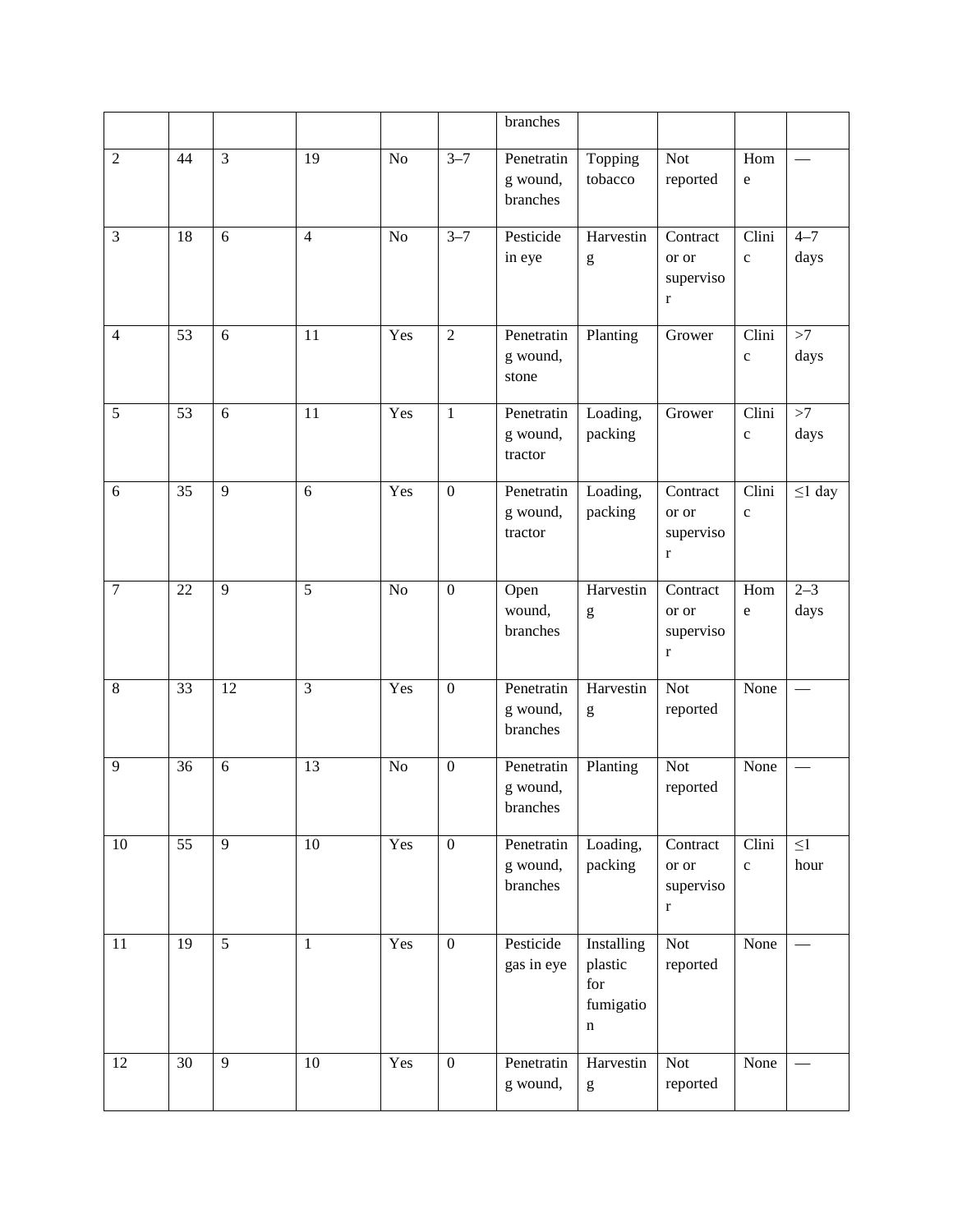|    |    |    |                |                |              | branches                              |                                |                        |                  |  |
|----|----|----|----------------|----------------|--------------|---------------------------------------|--------------------------------|------------------------|------------------|--|
| 13 | 36 | 6  | $\mathbf{1}$   | N <sub>o</sub> | $\mathbf{0}$ | Penetratin<br>g wound,<br>branches    | Harvestin<br>g                 | <b>Not</b><br>reported | None             |  |
| 14 | 38 | 10 | 13             | Yes            | $\mathbf{0}$ | Penetratin<br>g wound,<br>branches    | Barning,<br>bailing<br>tobacco | Grower                 | Hom<br>${\bf e}$ |  |
| 15 | 32 | 3  | 3              | No             | $\mathbf{0}$ | Foreign<br>body in<br>eye,<br>unknown | Unknown                        | <b>Not</b><br>reported | None             |  |
| 15 | 32 | 3  | $\overline{3}$ | N <sub>o</sub> | $\theta$     | Pesticide<br>gas in eye               | Spraying<br>pesticides         | <b>Not</b><br>reported | None             |  |
| 15 | 32 | 3  | $\overline{3}$ | N <sub>o</sub> | $\mathbf{0}$ | Open<br>wound,<br>unknown             | Unknown                        | <b>Not</b><br>reported | None             |  |

Five injuries resulted in lost work time, ranging from 1 to more than 14 days. Only three of these injuries were reported to employers. All were treated at clinics, but not until at least four days after the injury. The rate of lost work time injuries was 5 injuries/2,104 worker years, or 23.8/10,000 worker years (95% confidence interval 7.5, 55.9).

## **DISCUSSION**

Agriculture is a dangerous industry, and eye injuries have long been a focus of concern. Previous research with farmers showed that grinding and cutting metal caused most eye injuries.<sup>1,17</sup> In contrast, the present data indicates plant branches and pesticides are the most common sources of eye injuries for farmworkers. This likely reflects the differences in tasks growers and farmworkers routinely perform. Farmworkers tend to work in fields or orchards hand cultivating and harvesting, while growers are more likely to engage in the higher skilled and more mechanized work on farms.

The incidence rate of 23.8/10,000 worker years for migrant farmworkers is significantly higher than the 6.9/10,000 workers reported in 2009 for the agricultural crop production industry as a whole.<sup>8</sup> Two factors may account for this difference. First, the proportion of farmworkers in the industry is unknown and so high rates among farmworkers may be diluted in national data by inclusion of other employees with lower rates of injuries. Second, workers fail to report injuries, so the data compiled by the Occupational Safety and Health Administration (OSHA) and reported by the BLS may underestimate eye injuries. The findings of the present study support this, as only three of five eye injuries resulting in missing work time were reported to a grower or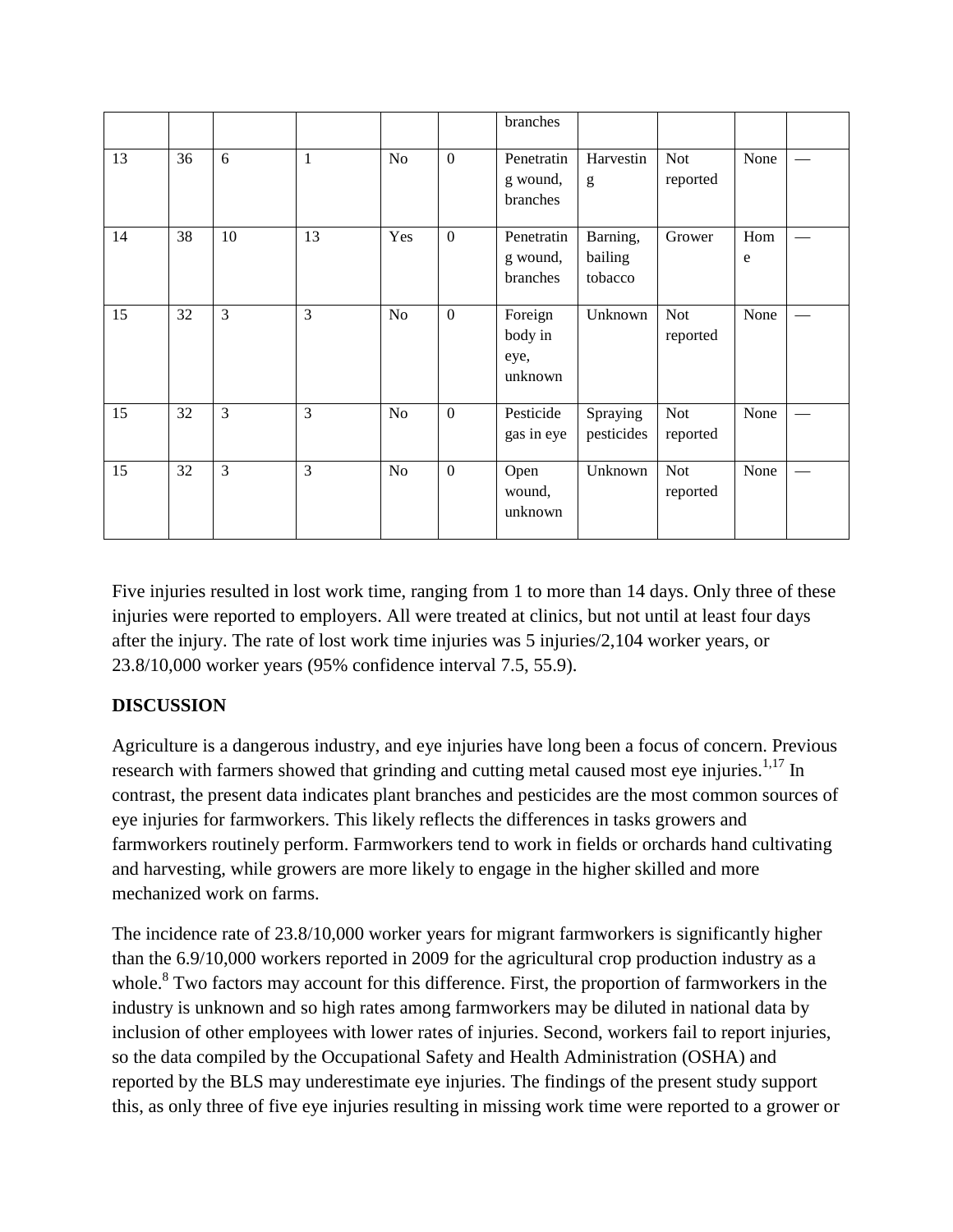supervisor. As suggested by a 2009 report by the Government Accountability Office,<sup>18</sup> underreporting can originate from employers' failure to record and report injuries for fear of increasing workers' compensation insurance, and from employees' failure to report the injuries to the employer. The latter often stems from a fear of being disciplined, losing wages, and even being fired. In the present study, workers with H-2A visas appeared to be somewhat more likely to report injuries. Because all have legal documentation to be in the United States and, in North Carolina, they are the only workers with a union contract, fears of reprisal for reporting injuries may be less than for workers not on H-2A visas.

The high rate and sources of injuries underscore the importance of measures to increase eye protection use among farmworkers. Previous research has shown that workers only rarely wear eye protection. Reasons for lack of use range from eye protection interfering with work (making it hard to distinguish ripe leaves or fruit), comfort (slipping, fogging), cosmetic (being laughed at), economic (not having protective lenses), and misconception that risk of eye injuries is  $low.^{3,4,13}$ 

Employers are required to provide eye protection to employees and employees are required to wear such protection whenever workers are performing tasks that have a likelihood of injury. However, such regulations (OSHA 1910.133(a)) are not enforced. Less than 8% of workers in this sample (reported elsewhere<sup>13</sup>) had employer-provided eye protection. Interventions to increase appropriate use of eye protection have shown success in changing knowledge and behavior.<sup>6,19</sup> Despite their success, they have not been implemented on a large scale.

These data have limitations. Data are self-reported and cover lifetime experience of injuries, so injuries may be under-reported. However, lost work time injuries are likely salient enough to be recalled. Years worked in U.S. agriculture may be misreported. However, examination of the distribution of these data showed no "heaping" of data by decades that would suggest rounding or estimating. These data are compared to national data for annual injuries. These are different measures, so assumptions are made in the comparison that may not be warranted. These data were collected in North Carolina where there are a significant number of workers with H-2A visas. Thus, these workers may not represent all migrant farmworkers in the United States. However, this study has a high participation rate, with 84% of camps selected actually participating and 66% of workers within these camps consenting to the study. This compares with the National Agricultural Workers Study, in which only 37% of growers selected were actually contacted and agreed to participate and then 76% of workers consented.<sup>20</sup>

The incidence of eye injuries reported by migrant farmworkers in this study exceeds OSHA statistics for all crop workers, indicating a health disparity. Migrant farmworkers lack many of the legal protections afforded non-agricultural workers.<sup>10</sup> They are also at risk of exploitation due to language barriers, lack of formal education, and issues of ethnicity and documentation status, making failure to report injuries and delays in receiving treatment troubling. Greater efforts to prevent eye injuries are needed, including dissemination of existing prevention programs.<sup>6,19</sup> A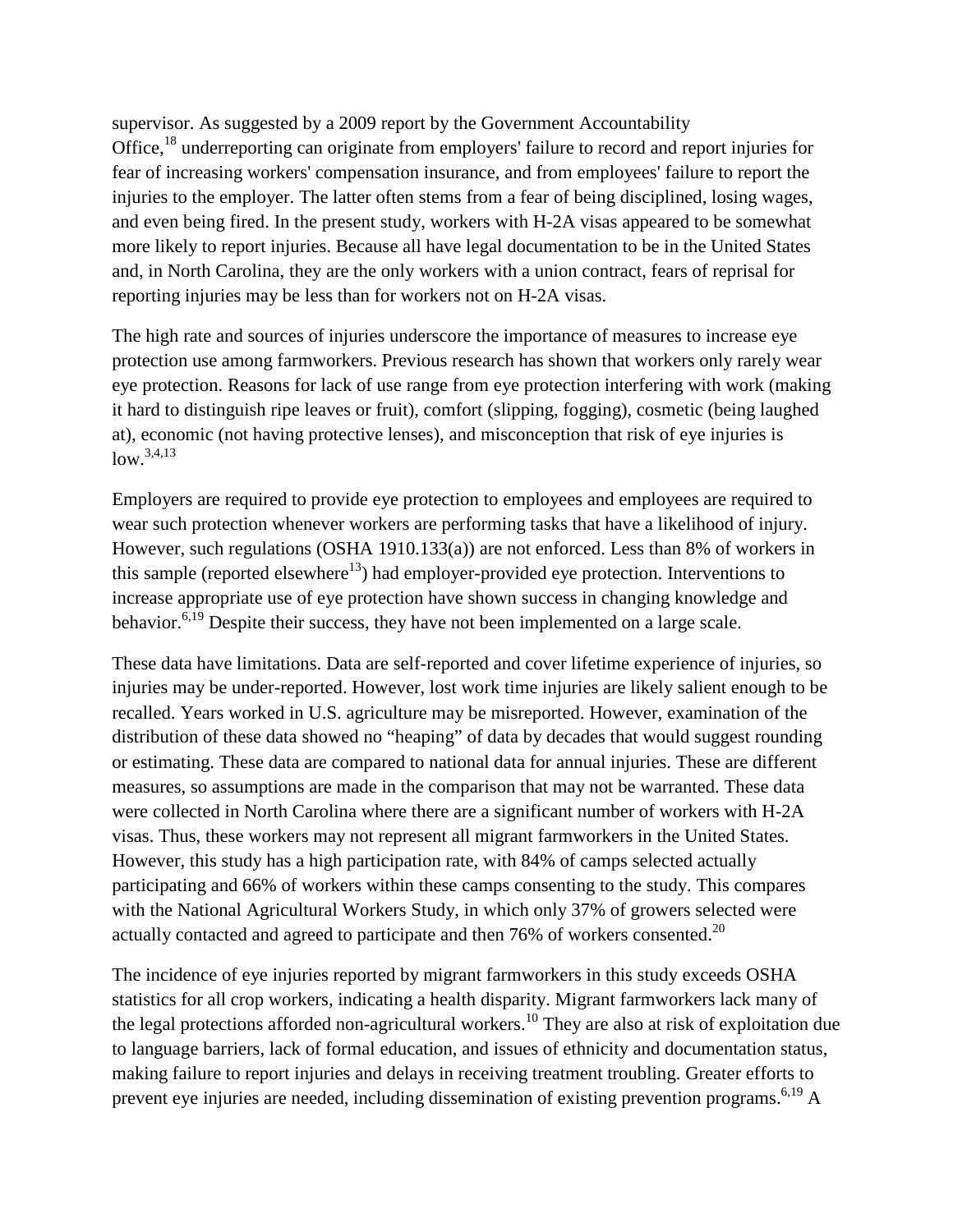more detailed study of eye injuries and access to health care in this population is warranted, including the types of crops in which injuries occur, exactly how injuries happen, and whether greater access to care is available to workers covered by labor agreements or in different states.

### **Acknowledgments**

This research was supported by grant R01-ES008739 from the National Institute of Environmental Health Sciences and a grant from the Northeast Center for Agricultural and Occupational Health, with support from the National Institute for Occupational Safety and Health (U50OH007542).

## **REFERENCES**

**1.** Centers for Disease Control and Prevention. 1995. Eye injuries to agricultural workers— Minnesota, 1992–1993.*MMWR.*, 44: 364–366.

**2.** Lacey, SE, Forst, LS, Petrea, RE and Conroy, LM. 2007. Eye injury in migrant farm workers and suggested hazard controls. *J Agric Saf Health.*, 13: 259–274.

**3.** Quandt, SA, Elmore, RC, Arcury, TA and Norton, D. 2001. Eye symptoms and use of eye protection among seasonal and migrant farmworkers. *South Med J.*, 94: 603–607.

**4.** Quandt, SA, Feldman, SR, Vallejos, QM and et al. 2008. Vision problems, eye history, and ocular protection among migrant farmworkers. *Arch Environ Occup Health.*, 63: 13–16.

**5.** Villarejo, D. 2003. The health of U.S. hired farm workers. *Annu Rev Public Health.*, 24: 175– 193.

**6.** Luque, JS, Monaghan, P, Contreras, RB and et al. 2007. Implementation evaluation of a culturally competent eye injury prevention program for citrus workers in a Florida migrant community. *Prog Community Health Partnersh.*, 1: 359–369.

**7.** Verma, A. 2010. Visual Impairment and Eye Health and Safety among Latino Farmworkers. *University of North Carolina at Greensboro, dissertation*,

**8.** Bureau of Labor Statistics. TABLE R6. Incidence rates for nonfatal occupational injuries and illnesses involving days away from work per 10,000 full-time workers by industry and selected parts of body affected by injury or illness, private industry, 2009. http://www.bls.gov/iif/oshwc/osh/case/ostb2452.pdf. (http://www.bls.gov/iif/oshwc/osh/case/ostb2452.pdf.) (Accessed: 28 January 2011).

**9.** Suro, R, Bendixen, S, Lowell, BL and Benavides, DC. Billions in Motion: Latino Immigrants, Remittances and Banking. *I report produced in cooperation between The Pew*,